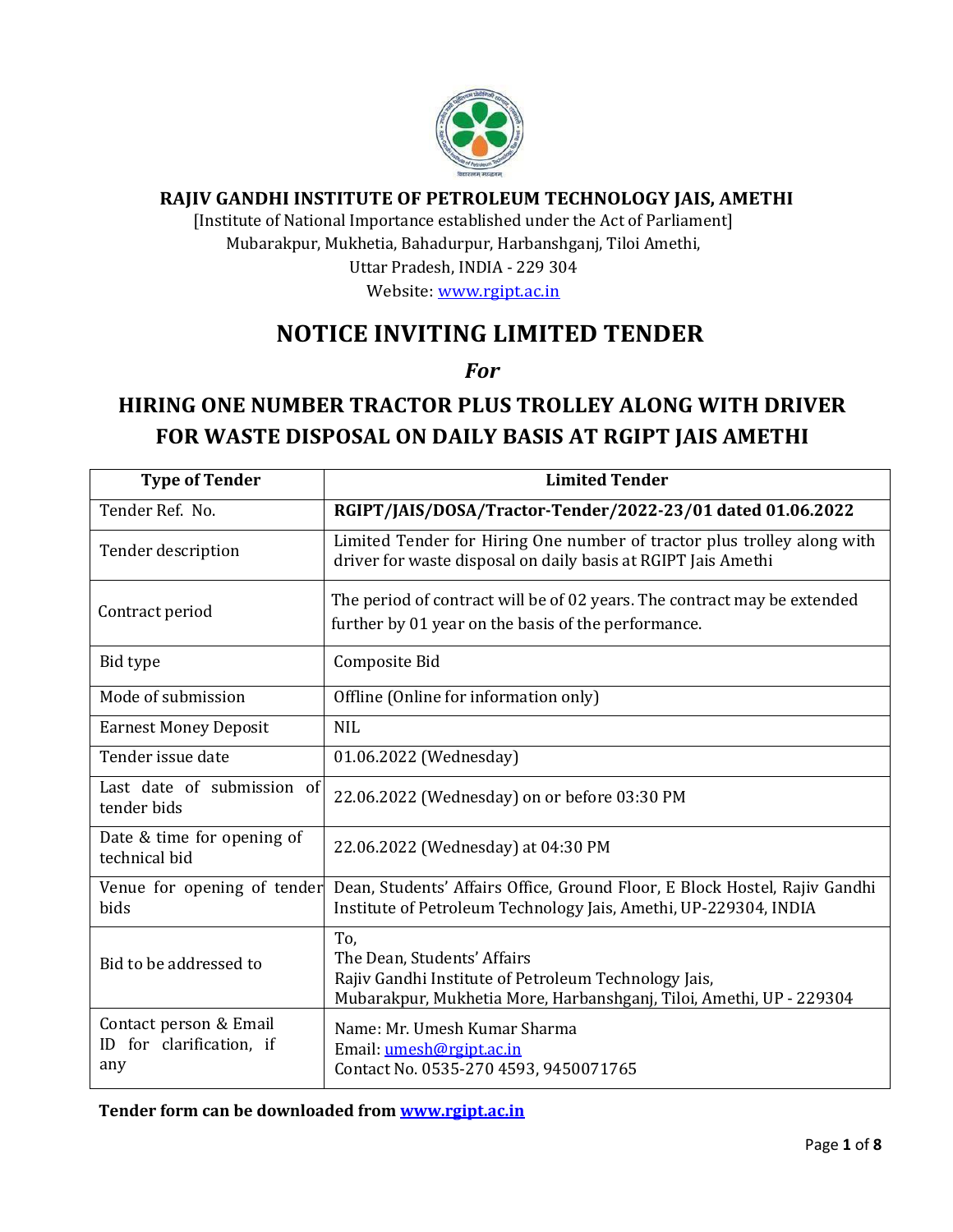## **INTRODUCTION**

Rajiv Gandhi Institute of Petroleum Technology, Jais Amethi has been set up by the Ministry of Petroleum and Natural Gas as an "Institute of National Importance" along the lines of IIT's under an Act of Parliament. RGIPT is co-promoted as an energy domain specific institute by six leading Oil Public Sector Units (ONGC, IOCL, OIL, GAIL, BPCL and HPCL) in association with the Oil Industry Development Board (OIDB).The Institute is associating with leading International Universities/Institutions specializing in the domain of Petroleum Technology.

RGIPT Jais is situated on Rae Bareli – Sultanpur National Highway, Near Jais Railway Station at a distance of 27 km from Rae Bareli. The nearby nagar palika is Jais, which has a periphery of around 2.5 Kms.

#### **NOTICE INVITING TENDER**

Sealed tenders are invited for providing Tractor plus trolley along with driver for disposal of waste on daily basis, once/twice a day, from the premises of Rajiv Gandhi Institute of Petroleum Technology Jais, Amethi to the nearest dumping area, which should be outside of RGIPT premises and at the sole responsibility of bidder/contractor.

The clarification, if required may be obtained from office of the Dean, Students' Affairs on any working day between 11:00 Hrs. to 16:00 Hrs. from 02.06.2022 to 21.06.2022 on 9450071765.

RGIPT reserves the right to amend or withdraw any of the terms and conditions contained in the Bid Document or to reject the tender without giving any notice or assigning any reason. The decision of the Dean, Students' Affairs in this regard shall be final and binding on all.

The Bidder is expected to examine all instructions, terms and conditions in the Bid Document. Failure to furnish all information and documents required as per the Bid Documents or submission of bids not substantially responsive to the Bid Documents in every respect will be at the Bidder's risk and shall result in rejection of the bid.

RGIPT may waive off any minor informality or non-conformity or irregularity in a bid, provided such waiver does not prejudice or affect the relative ranking of any other agency.

The quoted rate shall be inclusive of all taxes, liabilities and shall remain firm till the finalization of tender. RGIPT is nowhere responsible for said disposal of waste. It is the responsibility of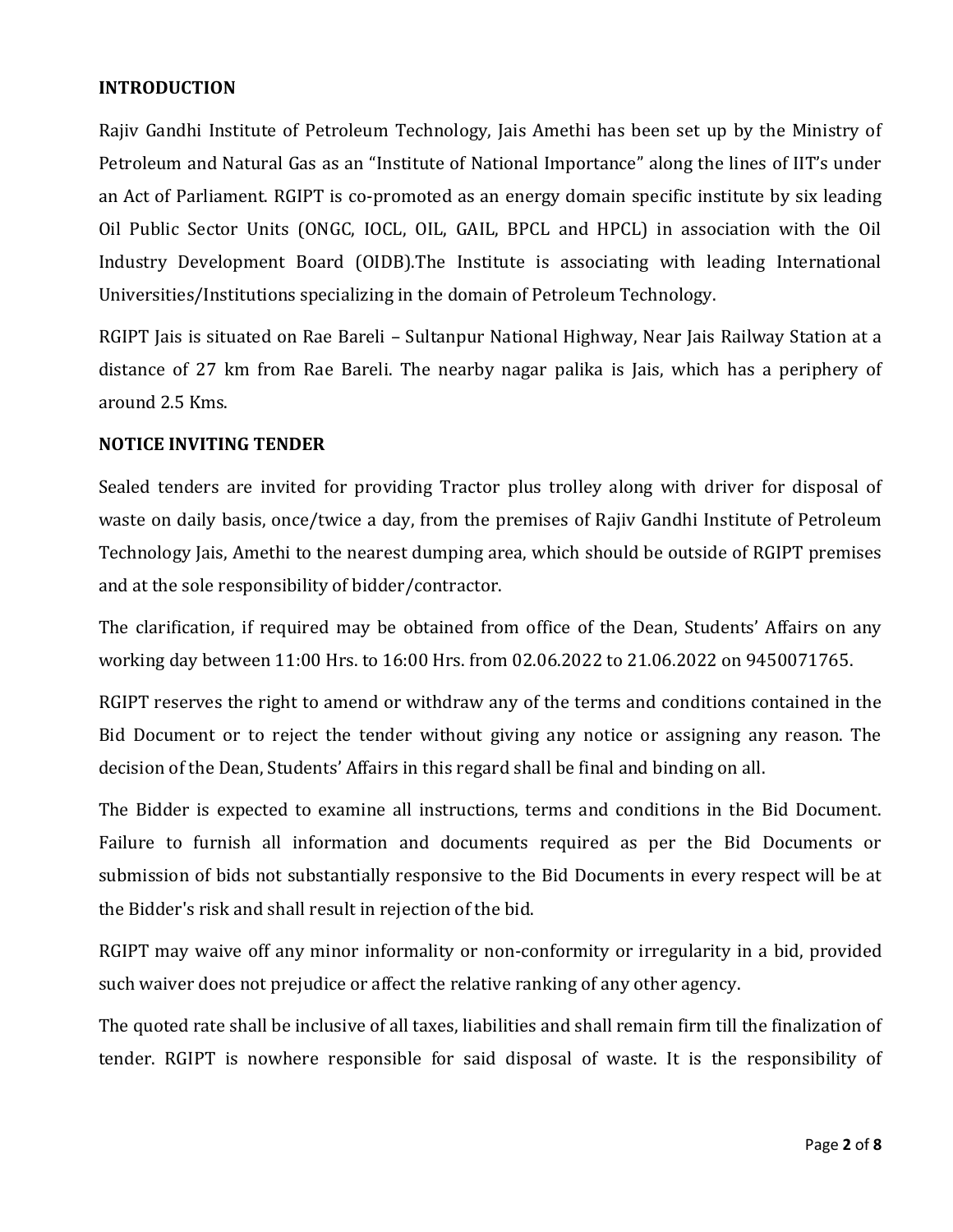bidder/contractor to deal with all situations and take all necessary approvals from government agencies/bodies for proper waste disposal outside the RGIPT campus, if required.

The bidders are requested to quote in sealed envelope for tender containing technical and financial bid respectively as per detail provided in **Annexure –A & B**.

The quotation should be in sealed envelope and super scribed with **"Tender Reference No. RGIPT/JAIS/DOSA/Tractor-Tender/2022-23/01 dated 01.06.2022,** Tender for providing Tractor plus trolley along with driver.

The bidders are requested to send their sealed bid form/quotation/tender document completed in all respect either by courier / Speed post or dropped in the tender box provided at the office of **The Dean, Students' Affairs, RGIPT Jais, Mubarakpur, Mukhetiya More, Harbanshganj, Amethi, UP - 229304** on or before 22.06.2022 by 15:30 Hrs.

The tenders will be opened on the same date at the office of the Dean, Students' Affairs, RGIPT Jais, Mubarakpur, Mukhetiya More, Harbanshganj, Amethi, UP – 229304 by 16:30 Hrs. in presence of the intending bidders or their authorized representatives.

# **ELIGILIBILITY CRITERIA**

The bidder must submit the following documents with the tender document:

- 1. Copy of GST Registration in case of firm/proprietorship
- 2. Copy of Aadhar Card/Address Proof in case of individual
- 3. Copy of Registration Certificate of vehicle.
- 4. Copy of valid insurance of vehicle.
- 5. Copy of Driving License of the driver
- 6. Copy of PAN Card of the individual/firm
- 7. Copy of passbook/Cancelled cheque
- 8. Signed tender document

## **TERMS & CONDITIONS**

- 1. The rate specified by the bidder shall be inclusive of Fuel charges, Wages of Driver, Maintenance Charges, all taxes and other incidental/miscellaneous charges applicable as per norms/rules for the service.
- 2. The tractor and trolley shall be in good condition.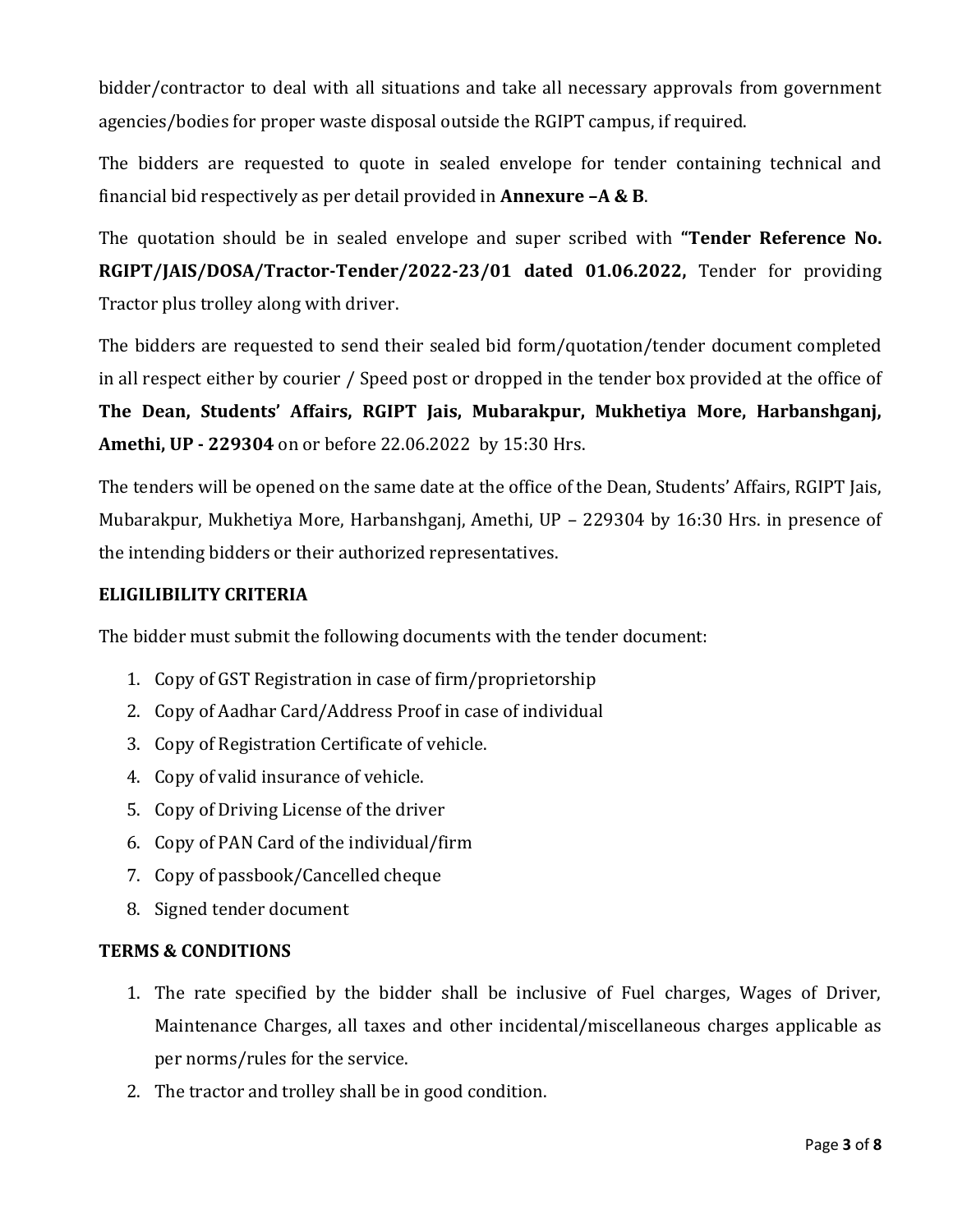- 3. The trolley should be properly covered from all sides to avoid falling of waste.
- 4. **Permission/approval/liaising required from government agencies for waste disposal outside the premises, will be responsibility of the contractor.**
- 5. RGIPT will not pay for any fuel charges, maintenance charges, driver salary and any kind of advance to the contractor.
- 6. **The contractor will be fully responsible for all papers related to the ARTO office, fitness of tractor and for behavior of driver.**
- 7. Waste would be disposed at least 01 KM outside from the boundary of the RGIPT campus.
- 8. For monthly bill payment, the following would be considered:
	- a) Monthly rent of tractor and trolley with driver.
	- b) Rounds conducted (Kilometers covered) within the campus with a deemed average of 06 Km/Liter.
	- c) Kilometers covered outside campus to the dumping site at a distance of approximate 01 KM with a deemed average of 06 KM/Liter.
- 9. RGIPT is not responsible for any damage/accident/ theft/ fire or any incidence etc. The vehicle shall be insured comprehensively. No claim from RGIPT will be entertained for the vehicle or the driver.
- 10. The Drivers deployed with vehicle, by the bidder shall possess a valid Driving License issued by the competent authority and should have experience of minimum 01 year**.**
- 11. The payment to the contractor will be made on monthly basis subject to submission of bill for respective month duly certified by the indenter.
- 12. Any obstacle in the waste collection work should be informed to the In-charge housekeeping immediately.
- 13. Alternate vehicle shall be provided immediately when there is vehicle breakdown and within 24 hours and in any case the work should not suffer and all repair charges shall be borne by the contractor only.
- 14. If the condition of the vehicle is not found fit and road worthy and if the vehicle is not placed as per the time schedule the Dean, Students' Affairs, RGIPT has every right to terminate the engagement of such vehicle as and when it is felt necessary.
- 15. If any condition arises other than above mentioned terms and conditions, can be considered by mutual understanding between the contractor and RGIPT.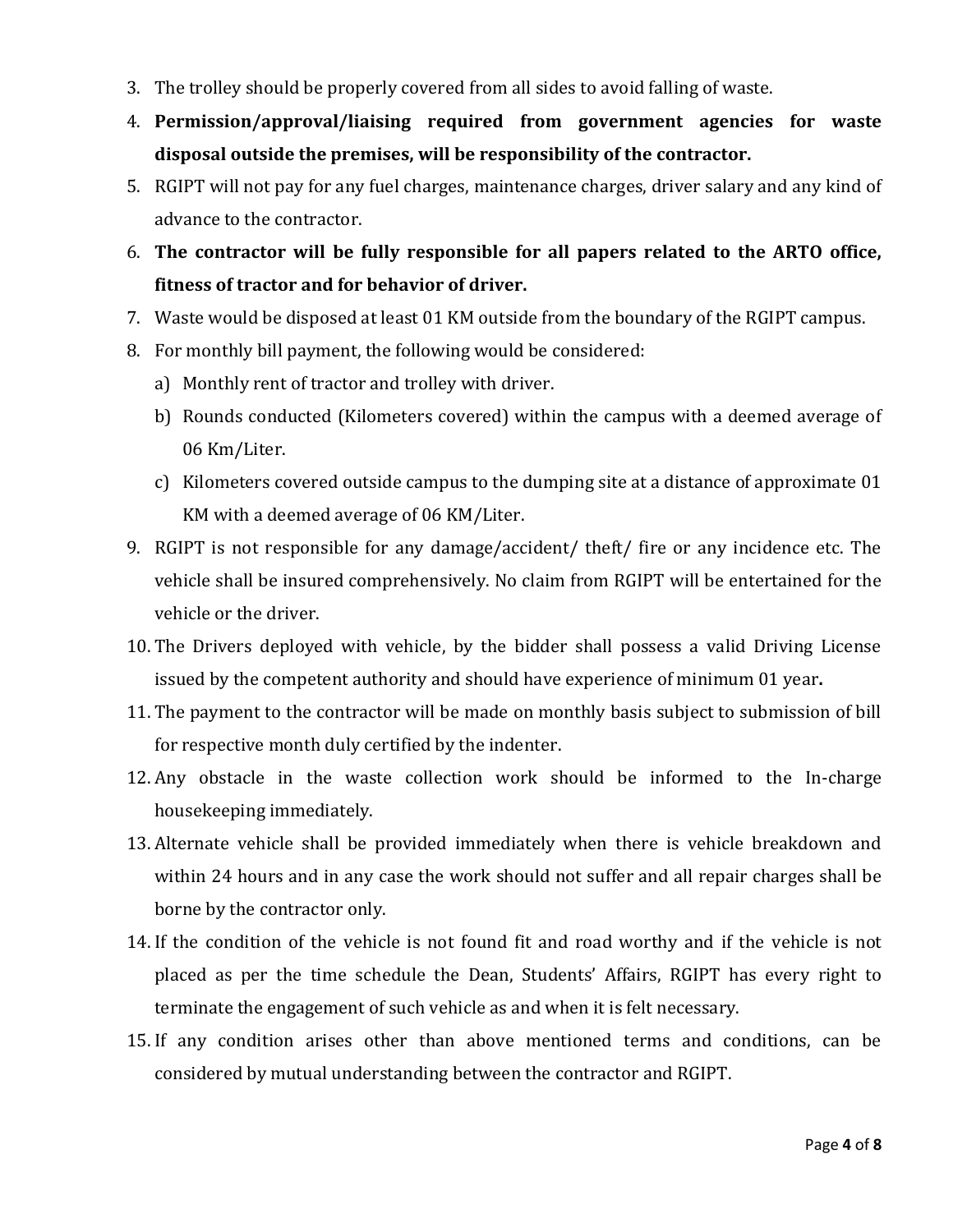- 16. The contract shall stand terminated at the end of the contract period unless extended by the RGIPT.
- 17. RGIPT, Jais, Amethi reserve the right to accept or reject all or any bid/quotation without assigning any reason thereof.
- 18. Any dispute arising during the contract will be settled with the mutual understanding of the owner and the in-charge housekeeping. The decision of the institute's authority will be final and binding to the contractor.

## **SCOPE OF WORK**

- 1. The contractor will collect the waste from designated collection point(s) within campus and transport the waste to their full capacity to the designated transfer location outside the campus on daily basis at the risk and cost of the contractor. The labour for uploading the wastage will be provided by RGIPT Jais.
- 2. Although, usually the garbage collection timing would be in afternoon hours but depending upon the need the services may be rescheduled to fore noon or for full day as per need and requirement of RGIPT.
- 3. It is the responsibility of the contractor to ensure availability of vehicle on all the predefined location for the collection of waste, on daily basis, under all circumstances.
- 4. The contractor shall provide nylon nets and tarpaulin sheets to cover the garbage while transporting to avoid spillage of garbage as and when required.
- 5. The entry and the exit of the tractor should be entered in the security guard register, which will be kept on the gate.
- 6. Only housing gate (Gate no 2) will be used for the entrance and the exit of the tractor to have proper record of the tractor entry and exit. This record will be used for monthly billing as well as payment of the bills.
- 7. It is the duty of the contractor to maintain the log book for every round of the tractor on daily basis. The log book can be asked by the concern in charge from time to time, depending upon the requirement.
- 8. The logbook would be countersigned by housekeeping supervisor.
- 9. The contractor will be solely responsible for keeping and maintenance of the tractor and trolley.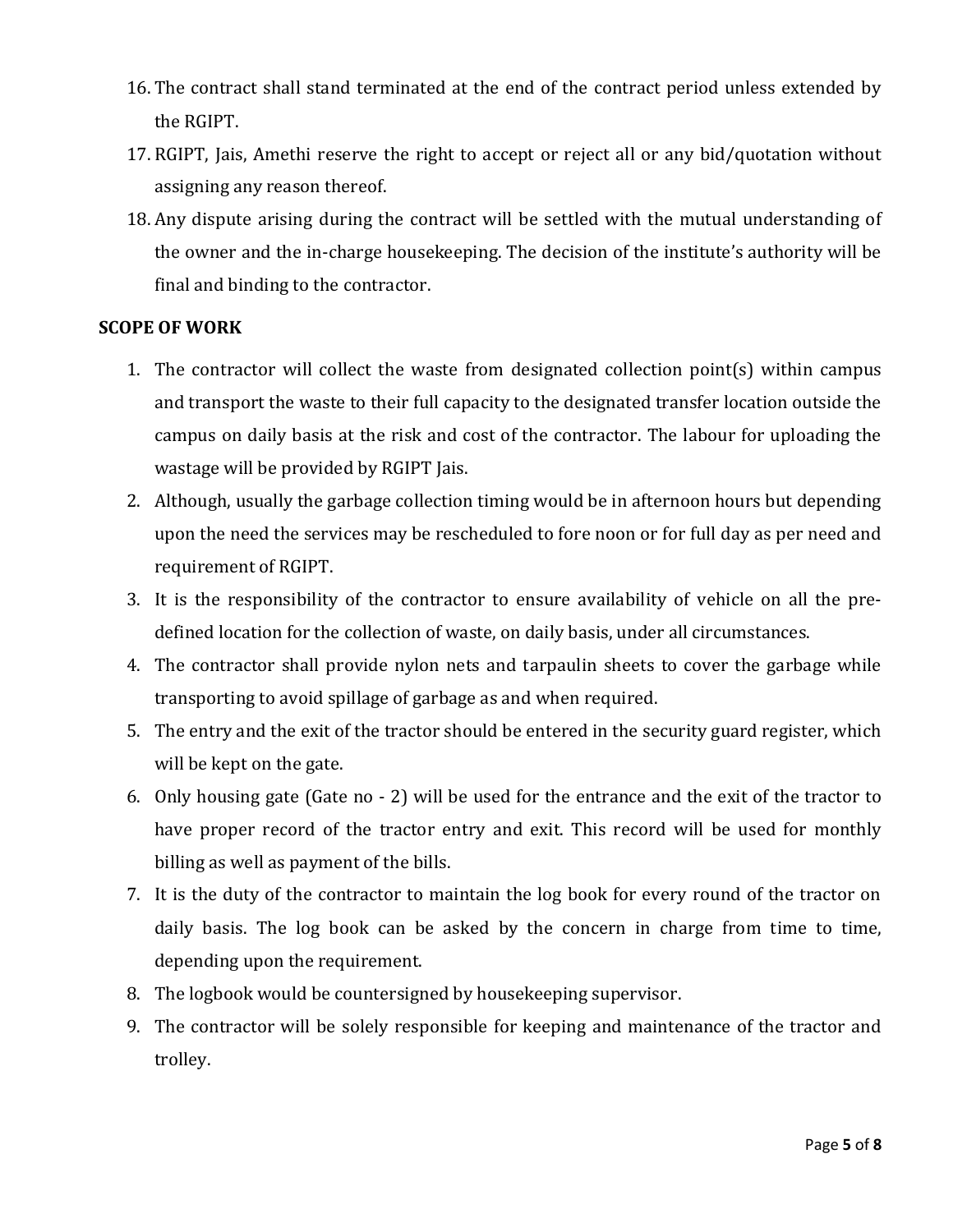## **PENALTY**

- 1. The contractor has to deploy tractor on daily basis at predefined locations timely. Failure to deploy vehicle on-time as specified by the concern in-charge, a penalty of Rs. 500/- per instance will be deducted from the monthly bill of the contractor.
- 2. If, it is found that the wastage has been dumped near the boundary of RGIPT, a penalty of Rs. 500/- per instance will be recovered from the monthly bill of the contractor.
- 3. The Dean, Students' Affairs has right to waive off the penalty imposed if the prior permission has been taken from the office of the Dean, Students' Affairs.
- 4. In case, continuous short comings in the service is found for a period of more than a week, the agency which will be treated as "Deficiency of Service" and the RGIPT can terminate the contract with prior notice of 30 days.
- 5. In case of termination of the contractor, RGIPT may approach to the L2 bidder for continuing the waste disposal service at RGIPT on the rates of L1, if L2 bidder agrees for carrying the waste disposal service on current pattern.

#### Enclosure:

- 1) Format for Technical Bid as **Annexure - A.**
- 2) Format for Financial Bid as **Annexure - B.**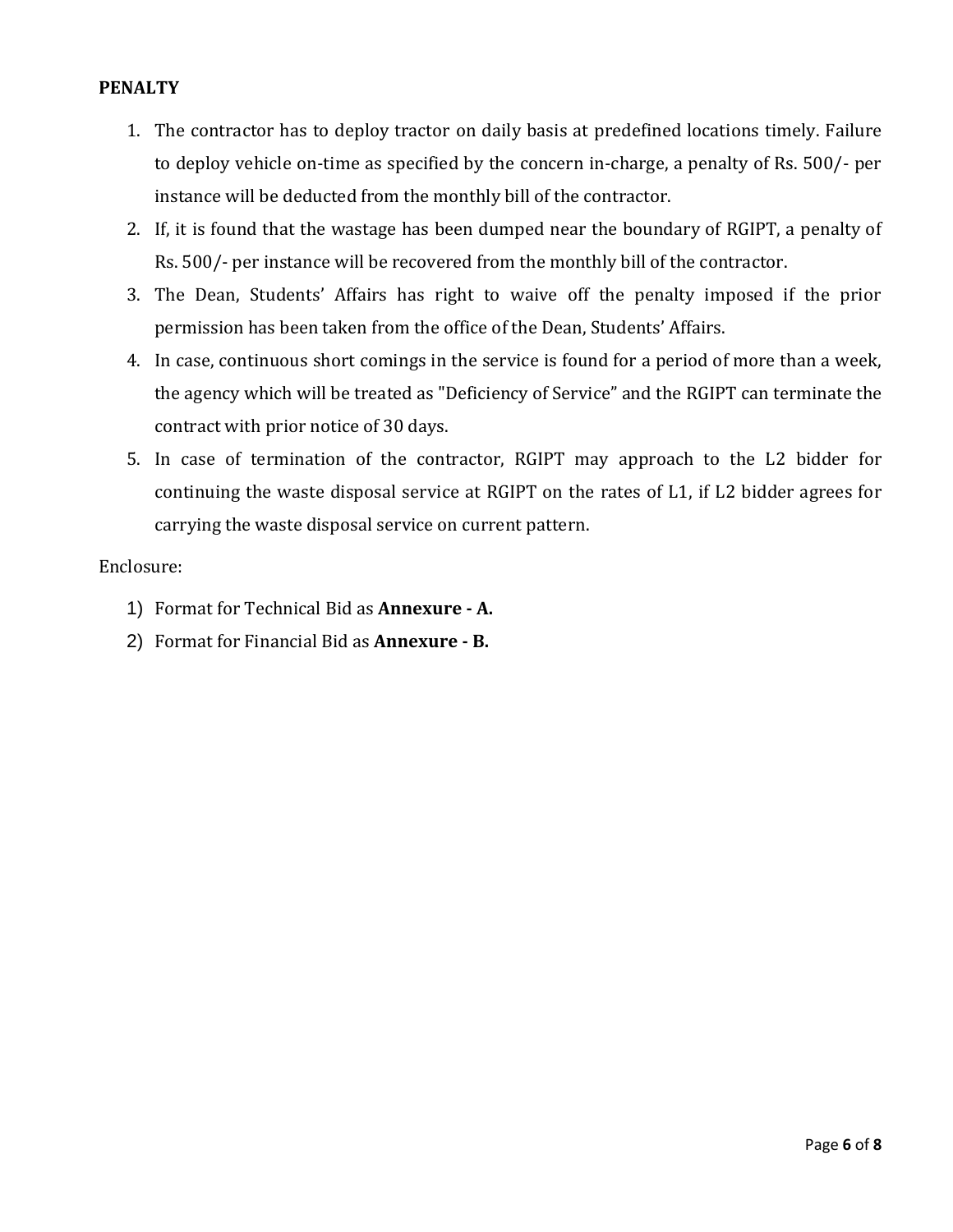# **Technical Bid**

| Name of Individual/firm            | ÷  |
|------------------------------------|----|
| Address of Individual/firm         | t  |
| GST No. (In case of Firm)          | t. |
| Registration no. of vehicle        | t  |
| Insurance no. of vehicle           | t  |
| Validity of Insurance              | ÷  |
| Name of Driver of the vehicle      | ÷  |
| Driving License no. of the Driver  | ÷  |
| <b>Validity of Driving License</b> | ÷  |
| PAN Card of Individual/firm        | t  |
| <b>Bank Account Number</b>         | İ, |
| Branch & IFSC Code of the bank     |    |
| <b>Contact Person</b>              | ÷  |
| Contact No                         | t  |

**Note:** Please attach photocopies of documents in support of above information.